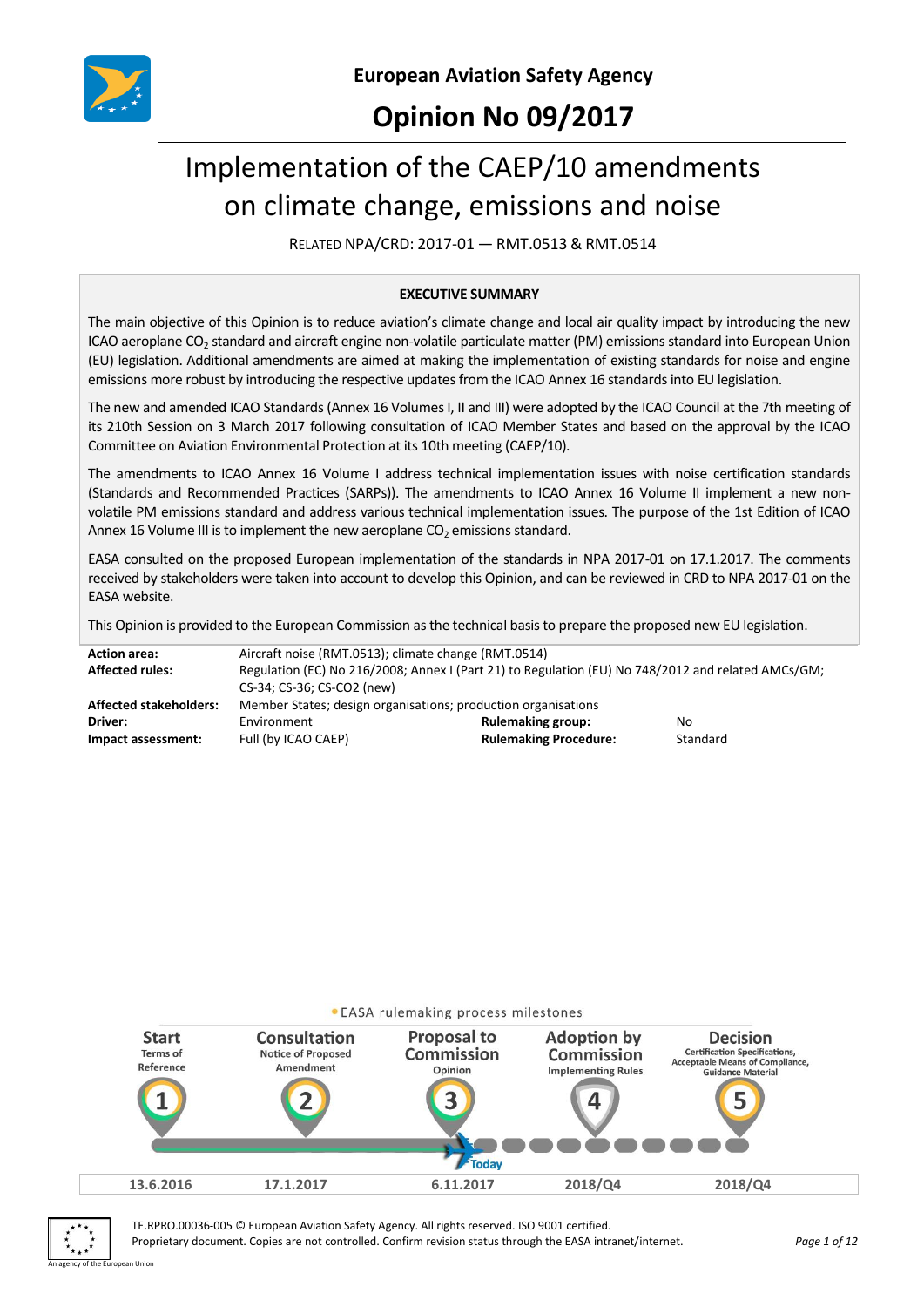# **Table of contents**

|    | 1.1. |  |
|----|------|--|
|    | 1.2. |  |
| 2. |      |  |
|    | 2.1. |  |
|    | 2.2. |  |
|    | 2.3. |  |
|    | 2.4. |  |
|    | 2.5. |  |
|    | 2.6. |  |
| 3. |      |  |
|    | 3.1. |  |
|    | 3.2. |  |
|    | 3.3. |  |
| 4. |      |  |
|    |      |  |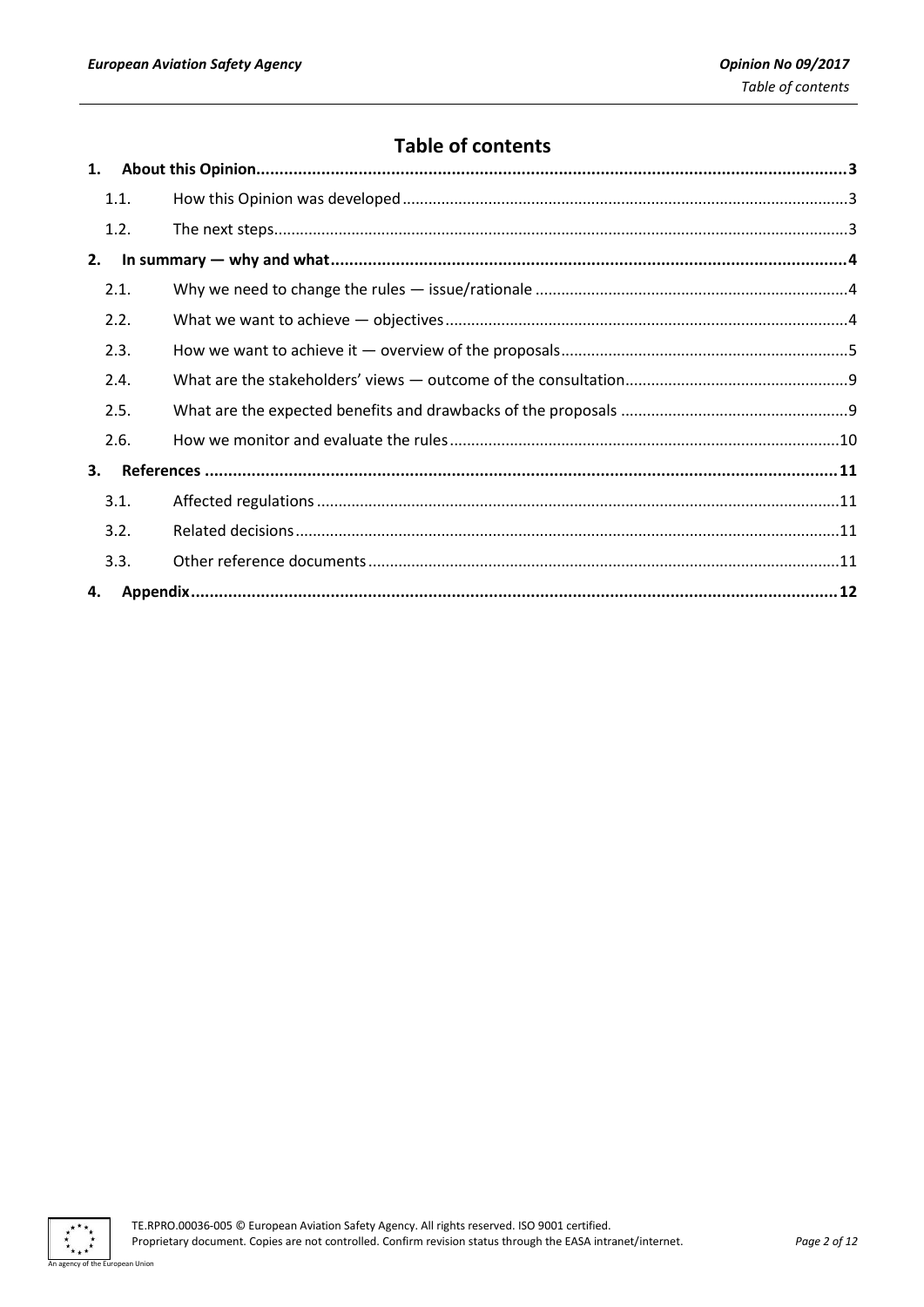# <span id="page-2-0"></span>**1. About this Opinion**

#### <span id="page-2-1"></span>**1.1. How this Opinion was developed**

EASA developed this Opinion in line with Regulation (EC) No 216/2008<sup>1</sup> (hereinafter referred to as the 'Basic Regulation') and the Rulemaking Procedure<sup>2</sup>.

This rulemaking activity is included in the EASA 5-year Rulemaking Programme<sup>3</sup> under rulemaking tasks RMT.0514 and RMT.0513. The scope and timescales of the tasks were defined in the related ToR<sup>4</sup>.

The *draft* text of this Opinion has been developed by EASA based on the outcome of the 10th meeting of the ICAO Committee on Aviation Environmental Protection (CAEP/10) and the 210th meeting of the ICAO Council. All interested parties were consulted through NPA 2017-01<sup>5,6</sup>. 47 comments were received from interested parties, including industry, national aviation authorities (NAAs), and nongovernmental organisations.

EASA has addressed and responded to the comments received on the NPA. The comments received, and the EASA responses thereto, are presented in Comment-Response Document (CRD) 2017-01<sup>7</sup>.

The *final* text of this Opinion and the draft regulations have been developed by EASA. The draft rule text proposed by EASA is published on the EASA website $^8$ .

The major milestones of this rulemaking activity are presented on the title page.

## <span id="page-2-2"></span>**1.2. The next steps**

This Opinion contains the proposed amendments to Regulation (EC) No 216/2008 and to Commission Regulation (EU) No 748/2012<sup>9</sup>, and their potential impacts. It is submitted to the European Commission to be used as a technical basis in order to prepare new EU legislation that incorporates CAEP/10 amendments on aircraft noise and emissions into Article 6 of Regulation (EC) No 216/2008 and into Annex I (Part 21) to Commission Regulation (EU) No 748/2012.

The decision containing the related certification specifications (CSs)/acceptable means of compliance (AMCs)/guidance material (GM) will be published by EASA when the related regulations are adopted by the European Commission, the European Parliament and the Council.

<sup>9</sup> Commission Regulation (EU) No 748/2012 of 3 August 2012 laying down implementing rules for the airworthiness and environmental certification of aircraft and related products, parts and appliances, as well as for the certification of design and production organisations (OJ L 224, 21.8.2012, p. 1) [\(http://eur-lex.europa.eu/legal](http://eur-lex.europa.eu/legal-content/EN/TXT/PDF/?uri=CELEX:32012R0748&qid=1508165856865&from=EN)[content/EN/TXT/PDF/?uri=CELEX:32012R0748&qid=1508165856865&from=EN\)](http://eur-lex.europa.eu/legal-content/EN/TXT/PDF/?uri=CELEX:32012R0748&qid=1508165856865&from=EN).



**<sup>.</sup>** 1 Regulation (EC) No 216/2008 of the European Parliament and of the Council of 20 February 2008 on common rules in the field of civil aviation and establishing a European Aviation Safety Agency, and repealing Council Directive 91/670/EEC,<br>Regulation (EC) No.1592/2002 and Directive 2004/36/EC (OJ L 79. 19.3.2008. p. 1) (http://eur-lex.europa.eu/l 2004/36/EC (OJ L 79, 19.3.2008, p. 1) [\(http://eur-lex.europa.eu/legal](http://eur-lex.europa.eu/legal-content/EN/TXT/?qid=1467719701894&uri=CELEX:32008R0216)[content/EN/TXT/?qid=1467719701894&uri=CELEX:32008R0216\)](http://eur-lex.europa.eu/legal-content/EN/TXT/?qid=1467719701894&uri=CELEX:32008R0216).

<sup>2</sup> EASA is bound to follow a structured rulemaking process as required by Article 52(1) of Regulation (EC) No 216/2008. Such a process has been adopted by the EASA Management Board (MB) and is referred to as the 'Rulemaking Procedure'. See MB Decision No 18-2015 of 15 December 2015 replacing Decision 01/2012 concerning the procedure to be applied by EASA for the issuing of opinions, certification specifications and guidance material [\(http://www.easa.europa.eu/the-agency/management-board/decisions/easa-mb-decision-18-2015-rulemaking-procedure\).](http://www.easa.europa.eu/the-agency/management-board/decisions/easa-mb-decision-18-2015-rulemaking-procedure)

<sup>3</sup> <http://easa.europa.eu/rulemaking/annual-programme-and-planning.php>

<sup>4</sup> ToR RMT.0513 and RMT.0514 'Implementation of the CAEP/10 amendments: Climate change, emissions and noise' Issue 1, available at [https://www.easa.europa.eu/document-library/terms-of-reference-and-group-compositions/tor-rmt0513-and-rmt0514.](https://www.easa.europa.eu/document-library/terms-of-reference-and-group-compositions/tor-rmt0513-and-rmt0514)

<sup>5</sup> In accordance with Article 52 of Regulation (EC) No 216/2008, and Articles 6(3) and 7 of the Rulemaking Procedure.

<sup>6</sup> NPA 2017-01 'Implementation of the CAEP/10 amendments on climate change, emissions and noise' available at [https://www.easa.europa.eu/document-library/notices-of-proposed-amendment/npa-2017-01.](https://www.easa.europa.eu/document-library/notices-of-proposed-amendment/npa-2017-01)

<sup>7</sup> <http://easa.europa.eu/document-library/comment-response-documents>

<sup>8</sup> <http://easa.europa.eu/document-library/opinions>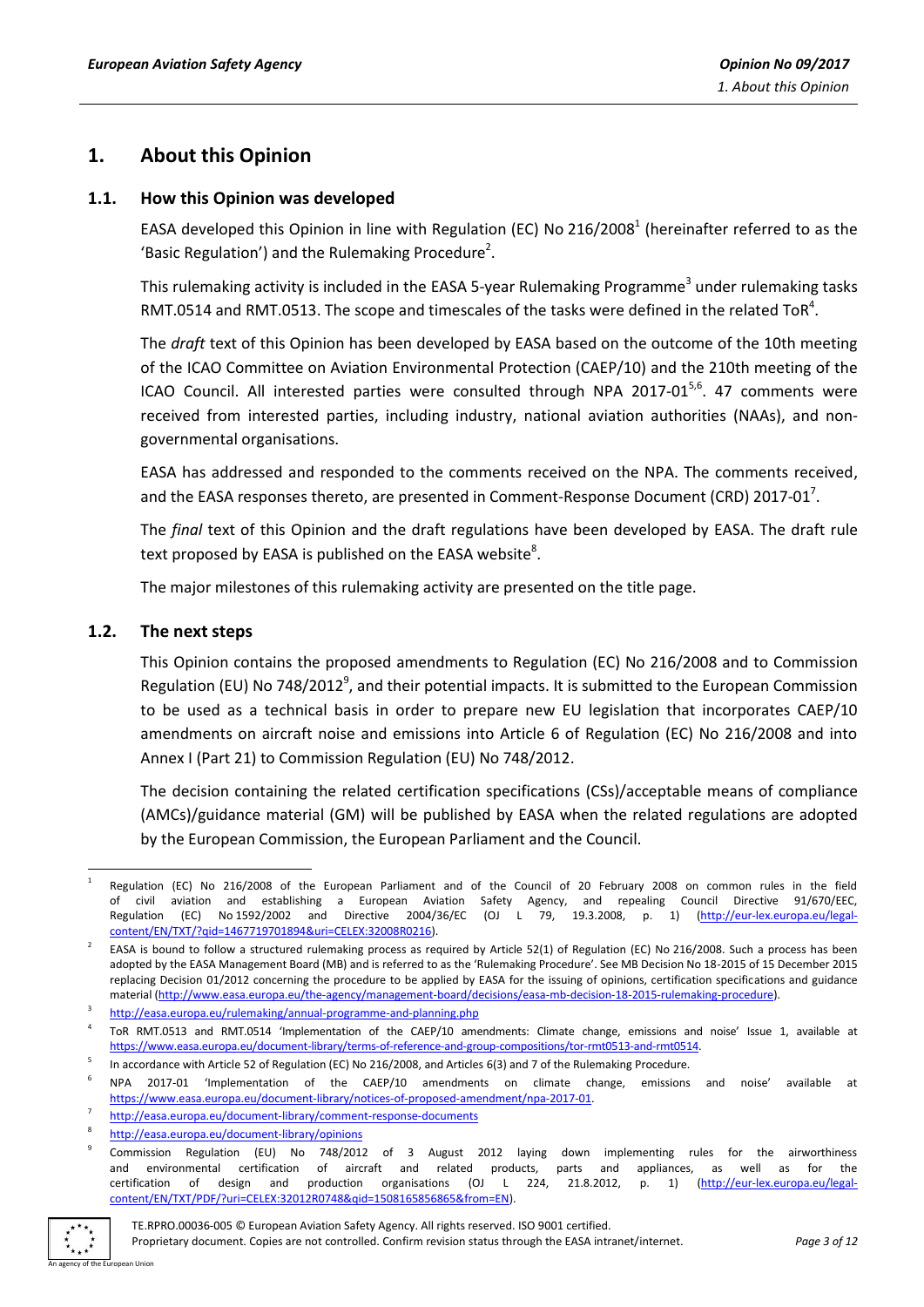# <span id="page-3-0"></span>**2. In summary — why and what**

## <span id="page-3-1"></span>**2.1. Why we need to change the rules — issue/rationale**

Following its 10th formal meeting (CAEP/10) from 1 to 12 February 2016, the ICAO CAEP recommended amendments to ICAO Annex 16 Volume I 'Aircraft Noise' and Volume II 'Aircraft Engine Emissions', as well as the creation of a new Volume III 'Aeroplane  $CO<sub>2</sub>$  Emissions'. These recommendations are the outcome of work conducted during the 3 years preceding the meeting in accordance with the CAEP/10 Work Programme, and that were subsequently adopted by the ICAO Council at the 7th meeting of its 210th Session on 3 March 2017.

Amendment 12 of the 7th Edition of ICAO Annex 16 Volume I addresses technical issues arising from the application of the SARPs and related guidance for aircraft noise certification, and includes miscellaneous editorial changes and corrections to enhance the documents' utility and compatibility with ICAO Doc 9501 'Environmental Technical Manual' (ETM) Volume I 'Procedures for the Noise Certification of Aircraft'. This includes the definition of reference conditions, flight path measurement techniques and guidelines for noise certification of tilt-rotor aircraft. There are no changes to the noise limits. All changes to Volume I are considered to be stringency-neutral. No new standard on aircraft noise was recommended at CAEP/10.

Amendment 9 of the 3rd Edition of ICAO Annex 16 Volume II addresses various technical issues arising from the application of the SARPs and related guidance for aircraft engine emissions certification. These include a definition of 'engine type certification', an update to the sampling line temperature stability limits, a change of the NOx analyser calibration gas to NO, and a change in the naphthalene content within the test fuel specifications. There are no changes to the existing emissions limits. All changes to Volume II are considered to be stringency-neutral. In addition, a new nvPM-emissions mass concentration standard has been introduced as Chapter 4 into Part III. This is supplemented by Appendix 7 which contains the certification procedures, including measurement methodology, system operation and instrument calibration.

The proposed new Volume III of ICAO Annex 16 introduces an aeroplane  $CO<sub>2</sub>$  emissions standard for both new and in-production aeroplane types.

In addition to the amendments to ICAO Annex 16, CAEP/10 approved ICAO Doc 9501 'Environmental Technical Manual' (ETM), Volume I 'Procedures for the Noise Certification of Aircraft', Volume II 'Procedures for the Emissions Certification of Aircraft Engines' and a new Volume III 'Aeroplane  $CO<sub>2</sub>$ Emissions'. The updated ETM Volumes provide clarifications and additional guidance material to facilitate a harmonised implementation of ICAO Annex 16.

The current EASA rules and measures make a direct reference to the amendments to Volumes I and II of ICAO Annex 16, as well as to specific editions of the ETM. These rules and measures need therefore to be amended to ensure that the EU regulations in the field of aviation environmental protection are aligned with the latest ICAO SARPs and associated guidance material.

#### <span id="page-3-2"></span>**2.2. What we want to achieve — objectives**

The overall objectives of the EASA system are defined in Article 2 of the Basic Regulation. This proposal will contribute to the achievement of the overall objectives by addressing the issues outlined in this

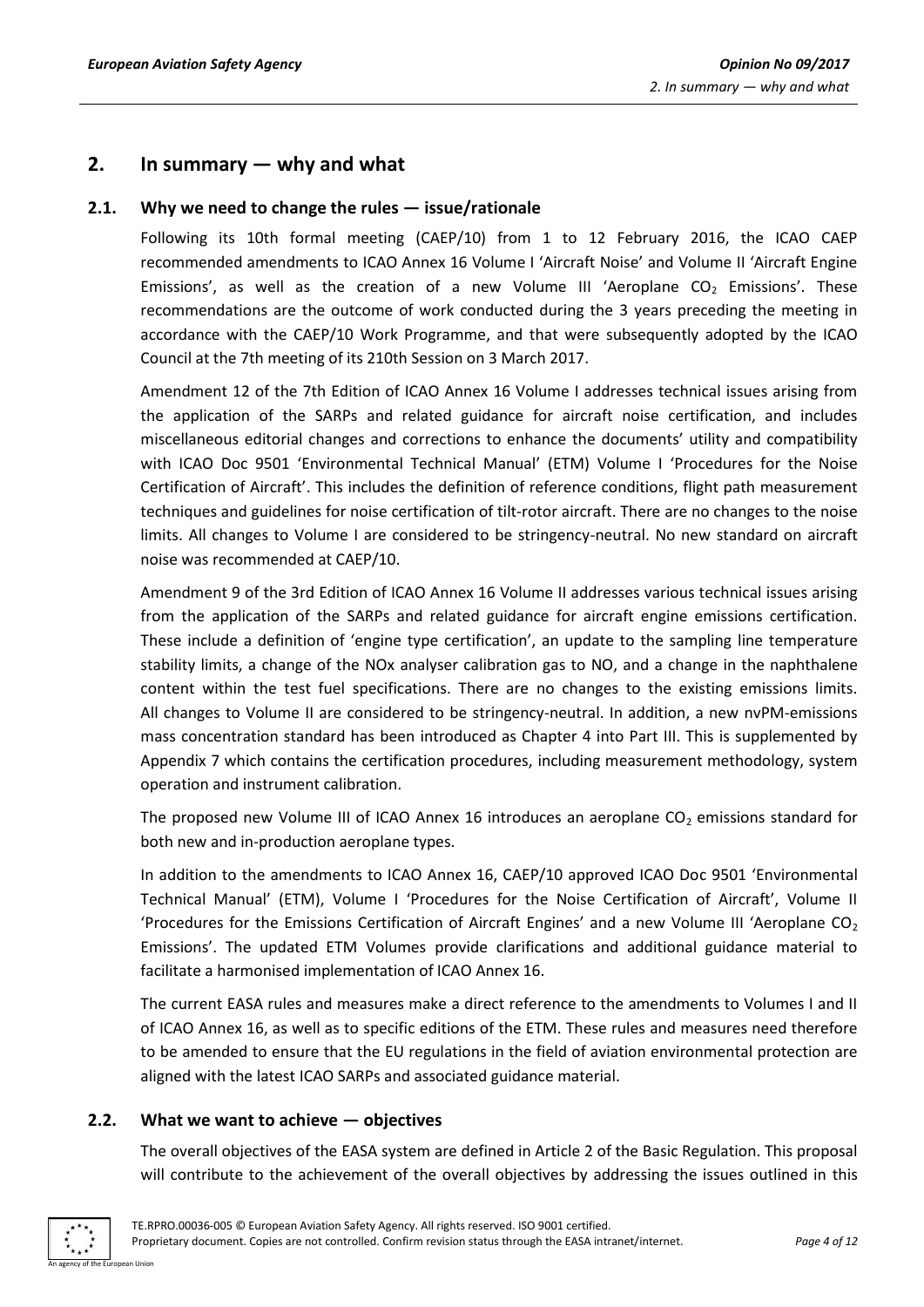section. The specific objective of this proposal is to ensure a high uniform level of environmental protection, as well as to provide a level playing field for all actors in the aviation sector, by aligning the EU implementing rules (IRs) and AMCs/GM/CSs with the ICAO SARPs (ICAO Annex 16) and guidance (ETM).

#### <span id="page-4-0"></span>**2.3. How we want to achieve it — overview of the proposals**

This Opinion proposes amendments to:

- the Basic Regulation;
- Annex I (Part 21) to Commission Regulation (EU) No 748/2012;
- the AMCs/GM to Annex I (Part 21):
- CS-34 'Aircraft Engine Emissions and Fuel Venting'; and
- CS-36 'Aircraft Noise'.

Additionally, it proposes to create a new  $CS$ - $CO<sub>2</sub>$ .

The proposed amendments are drafted to reflect the updates in the ICAO SARPs and guidance material, as described hereafter:

#### ICAO Annex 16 Volume I amendment

This amendment addresses technical issues arising from the application of the SARPs and related guidance for aircraft noise certification, and includes miscellaneous editorial changes and corrections to enhance the documents' utility and compatibility with ETM Volume I:

(a) Definition of reference conditions

The amendment aims to ensure consistency in the way each of the Chapters of Volume I define the reference atmosphere in order to improve clarity, thereby providing for a common interpretation. The proposed changes use common text to define the same concept. Moreover, the current situation whereby identical text (e.g. in current Chapter 3, Section 3.6.1.5 and Chapter 8, Section 8.6.1.5) has different intended meanings has been remedied. In addition, references to the ICAO 'standard atmosphere' and to related guidance material in the ETM have been added.

This proposal also includes amendments to the definition of the reference day speed of sound in terms of a temperature lapse rate, and to the derivation of reference power in terms of temperature and pressure lapse rates, as defined by the ICAO 'standard atmosphere'.

(b) Flight path measurement techniques

The amendment proposes to remove references to outdated flight path measurement techniques and align the text of Volume I with the extensively revised guidance material of ETM Volume I.

(c) Guidelines for noise certification of tilt rotor

The amendment proposes to correct editorial and technical errors in Attachment F 'Guidelines for noise certification of tilt-rotor aircraft' and standardise the terminology and symbols throughout Volume I.

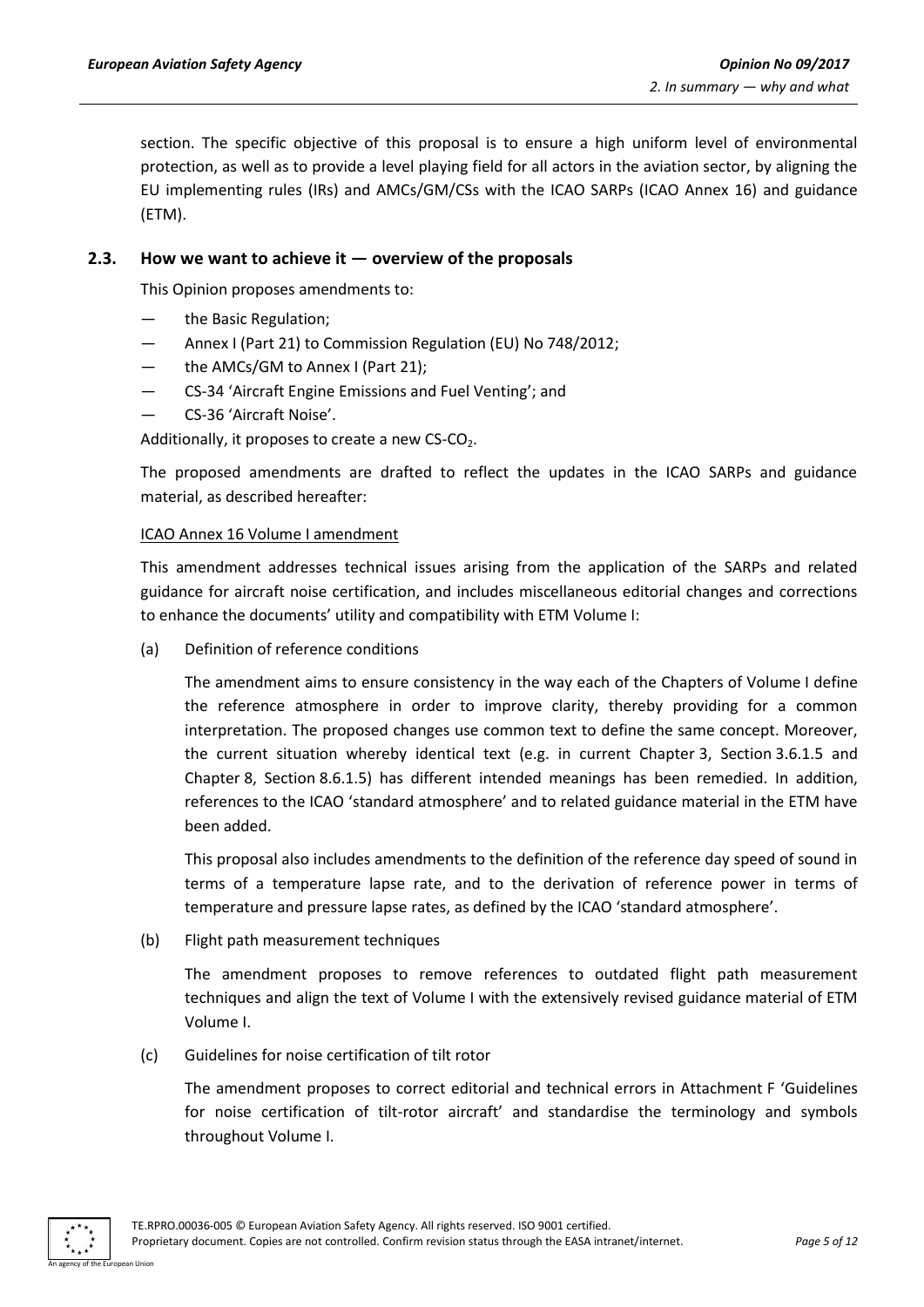#### ICAO Annex 16 Volume II amendment

This proposed amendment of the SARP in Volume II addresses technical issues arising from the application of the SARP and related guidance for aircraft engine emissions certification, and includes miscellaneous editorial changes and corrections:

(a) Definition of 'engine type certification' added

The term 'type-certificated engine' is used in the definition of the 'derivative version' of an engine, and 'engine type certificate' is also used in ETM Volume II. In that context, a definition of the term 'type certificate' has been added in Part I Chapter 1.

(b) Update of the sampling line temperature stability limits

The Volume II Appendix 3 paragraph 5.1.2 requirements for sampling line temperature stability are to maintain the line temperature at  $160 \pm 15$  °C (with a stability of  $\pm 10$  °C). This could be interpreted to allow a range of temperatures of 135 to 185 °C, whereas the intent of the current text is to ensure that the line temperature is maintained at  $160 \pm 15$  °C (i.e. 145 to 175 °C). To clarify this issue, the amendment proposes the deletion of 'with a stability of  $\pm$  10 °C', which also aligns the text with Society of Automotive Engineers (SAE) Aerospace Recommended Practice (ARP) 1256D.

(c) Improve calibration and use of NOx analysers

For the NOx analyser, the current Attachment D to Appendix 3 requires a test gas of NO in zero nitrogen and a calibration gas of NOx in zero nitrogen. SAE ARP 1256D recommends NOx for both test and calibration gases. This inconsistency between ICAO and SAE specifications was discussed within CAEP and SAE, and both groups came to the same conclusion of specifying the use of NO in zero nitrogen for both test and calibration gases.

In practice, the NO bottles contain traces of  $NO<sub>2</sub>$  (usually a few ppm). An NOx bottle could be misinterpreted as a true mixture of NO and  $NO<sub>2</sub>$  compared to an NO bottle with traces of NO<sub>2</sub>. Some bottle providers indicate the NO concentration as well as the NOx concentration to reflect the presence of  $NO<sub>2</sub>$  in small quantities. Generally, the NOx analyser can be calibrated by two different approaches depending on the measurement mode being utilised ('NO only' mode or 'NOx' mode). The NO mode is considered as the default mode since NO is what is measured by the NOx analyser. When the NO mode is used, the presence of  $NO<sub>2</sub>$  is not desirable. In this case, it is appropriate to require NO in zero nitrogen for both the calibration and test gas, instead of NOx in zero nitrogen. Thus, the calibration and test gas for the NOx analyser in Attachment D to Appendix 3 should be NO in zero nitrogen.

The amendment proposes to change the calibration gas to NO in Attachment D to Appendix 3, and ETM Volume II provides technical procedural information on the NOx analyser calibration.

(d) Change in the naphthalene content within the test fuel specifications to facilitate use of commercially available jet fuel

The current emissions test fuel specification allows naphthalene to be present in the fuel between 1 and 3.5 % vol. An ICAO/CAEP investigation highlighted that manufacturers and organisations involved in gas turbine emissions measurements have reported difficulties in obtaining fuel that meets the minimum naphthalene content test fuel specification of

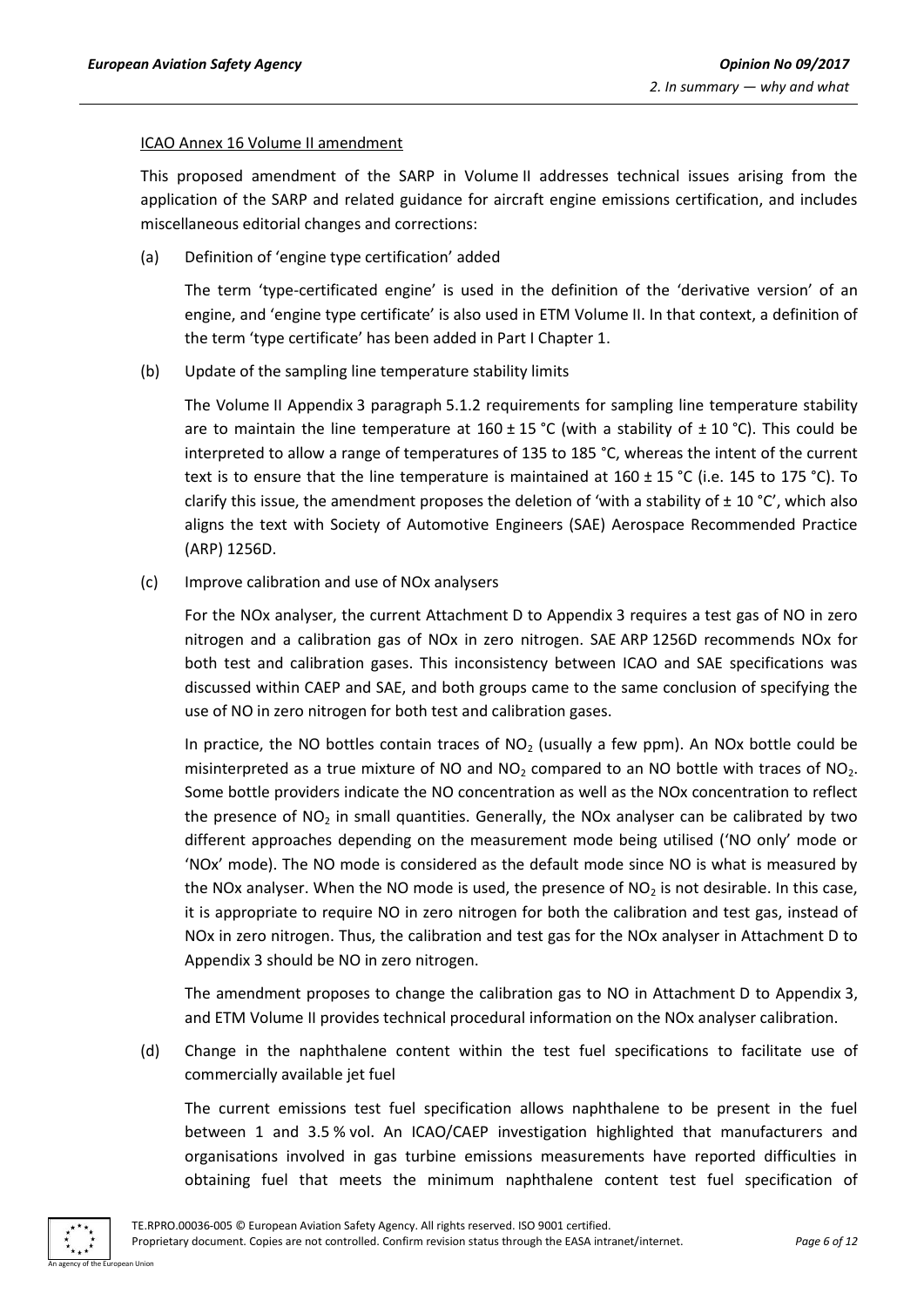Appendix 4. This investigation concluded that the ICAO Annex 16 naphthalene limits are not representative of current, commercially available jet fuel.

When consideration was given to removing the lower limit on the naphthalene content in the emissions test fuel specification (i.e. from 1 to 0 % vol.), it was concluded that there would be no effect on gaseous emissions levels, and a negligible effect on the 'Smoke Number' (SN) level as long as the aromatic and hydrogen content remains within the current emissions test fuel specification limits. There is no proposal to change the current aromatic and hydrogen limits.

The amendment proposes to change the naphthalene content range of the emissions test fuel specification (Appendix 4) to between 0 and 3 % vol. (from between 1 and 3.5 % vol.).

#### (e) Introduction of an aircraft engine nvPM (Chapter 4 and Appendix 7)

Aircraft engines burning hydrocarbon-based fuels emit gaseous and PM emissions as byproducts of combustion. At the engine exhaust, particulate emissions mainly consist of ultrafine soot or black carbon emissions. Such particles are called non-volatile PM (nvPM). Compared to traditional diesel engines, non-volatile particles from gas turbine engines are typically smaller in size. Their geometric mean diameter ranges approximately from 15 to 60 nm (0.06 micrometres; 10nm = 1/100 000 of a millimetre (mm)). These particles are ultra-fine and invisible to the human eye.

During the CAEP/10 meeting, the first nvPM standard for aircraft engines was recommended. The proposed amendment includes the new nvPM engine emissions standard in Chapter 4 as well as the nvPM sampling and measurement system provisions in Appendix 7. The proposed nvPM standard will apply to turbofan and turbojet engines manufactured as from 1 January 2020, and is for aircraft engines with rated thrust greater than 26.7 kN.

The regulatory limit applied within the nvPM mass concentration standard is equivalent to the current ICAO Annex 16 Volume II SN regulatory limit. If an engine meets the current SN regulatory limit, it will also meet the proposed nvPM regulatory limit. Therefore, the proposed CAEP/10 nvPM standard does not introduce a new stringency. The main benefit of the nvPM standard is that it aims to address the visibility of engine emissions (as per SN) while also being more relevant to the impact on human health.

The purpose of the engine exhaust emission certification is to compare engine technologies and to ensure that the engines produced comply with the prescribed regulatory limits. The nvPM sampling and measurement system requirements, as described in the proposed Appendix 7, standardise the particle losses in the measurement system such that particle losses are minimised and that engine measurements performed by engine manufacturers at different test facilities are directly comparable. The proposed nvPM standard will allow, for the first time, the technological comparison of different engine type designs in terms of nvPM emissions.

The nvPM sampling and measurement system will lose a portion of the particles when they travel through the sampling lines because of the very small size of the nvPM particles. Therefore, the nvPM emissions measured at the instruments will be lower than the values at the exit plane of the engine. For emission inventories and impact assessments, nvPM emissions at the engine exit should be estimated through application of a standardised methodology to better reflect real-world emissions. To achieve this, an nvPM system loss correction method is proposed, and

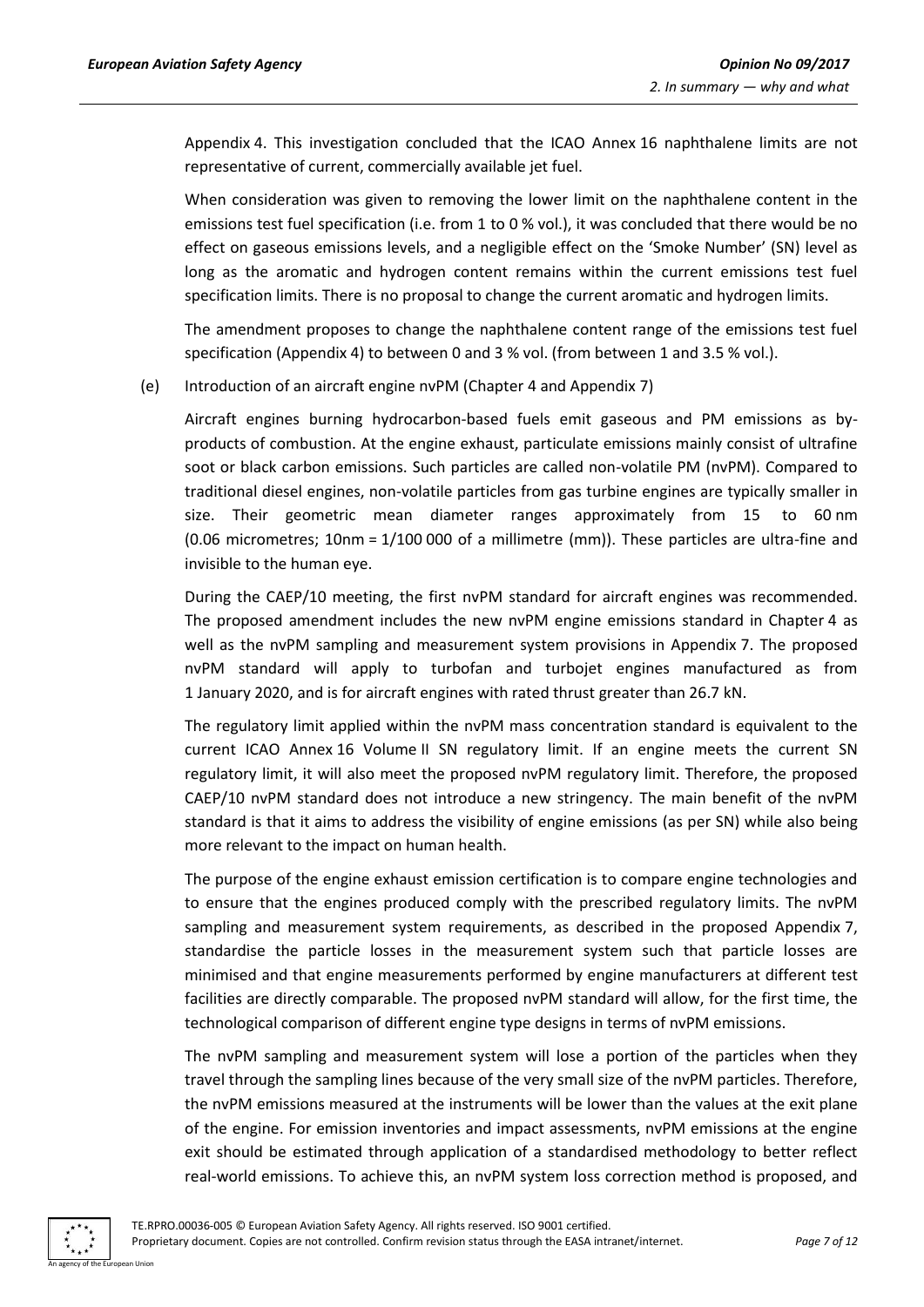the reporting of nvPM system loss correction factors is requested (Part IV and Appendix 8). The proposed Part IV and Appendix 8 request the reporting of particle losses although this is not part of the proposed nvPM certification requirements.

Overall, the proposed nvPM standard will allow manufacturers to become more familiar with the nvPM measurement certification requirements. It will also provide data to support the development of an nvPM mass and number landing take-off (LTO)-based standard, aiming for CAEP/11 in 2019, which will be more relevant to human health and climate impacts.

(e) Update of ICAO Annex 16 Volume II to include the new nvPM emissions standard

The amendment proposes to introduce the necessary changes into a large number of sections in order to incorporate the proposed new nvPM standard.

#### ICAO Annex 16 Volume III — 1st Edition

The purpose of the 1st Edition of ICAO Annex 16 Volume III is to implement the new standard and related guidance for aeroplane  $CO<sub>2</sub>$  emissions certification.

Volume III is applicable to new aeroplane type designs as from 1.1.2020, except for aeroplanes with a maximum take-off mass (MTOM) of less than or equal to 60 t and with a maximum operational passenger seating configuration (MOPSC) of less than or equal to 19 seats, for which the applicability date is 1.1.2023. The requirements for aeroplane type designs that are already in production are also applicable as from 1.1.2023. If an in-production aeroplane type design is changed at a time beyond 1.1.2023 and meets agreed change criteria, then the aeroplane will have to comply with the  $CO<sub>2</sub>$ emissions standard. As from 1.1.2028, there will be a general production cut-off irrespective of whether the type design has been changed, which means that in-production aeroplane types can only continue to be produced if the design meets that standard. The  $CO<sub>2</sub>$  emissions standard covers subsonic jet aeroplanes with an MTOM of greater than 5 700 kg and propeller-driven aeroplanes with an MTOM of greater than 8 618 kg. The  $CO<sub>2</sub>$  emissions standard is especially stringent for larger aeroplanes with an MTOM of greater than 60 t, where it will have the greatest environmental benefit. This recognises the fact that the designs of larger aeroplanes have had access to the broadest range of CO<sub>2</sub> emissions reduction technologies. For aeroplanes with an MTOM of less than or equal to 60 t, the standard provides some margin for a sector that has not had access to the most advanced technologies.

Volume III was designed to be environmentally effective, technically feasible and economically reasonable, while considering environmental interdependencies. The final decision on the  $CO<sub>2</sub>$ emissions standard was supported by a data-informed process that included a cost-effectiveness modelling analysis of various stringency and applicability options.

# ICAO Doc 9501 'Environmental Technical Manual', Volume I 'Procedures for the Noise Certification of Aircraft'

The document was revised during the 10th CAEP cycle<sup>10</sup>. The revision includes various editorial improvements as well as the following changes:

(a) new guidance on the calculation of confidence intervals for interpolation between already approved noise/mass values (Chapter 4.2);

The latest version is available at [http://www.icao.int/environmental-protection/Pages/environment-publications.aspx.](http://www.icao.int/environmental-protection/Pages/environment-publications.aspx)



1

TE.RPRO.00036-005 © European Aviation Safety Agency. All rights reserved. ISO 9001 certified. Proprietary document. Copies are not controlled. Confirm revision status through the EASA intranet/internet. *Page 8 of 12*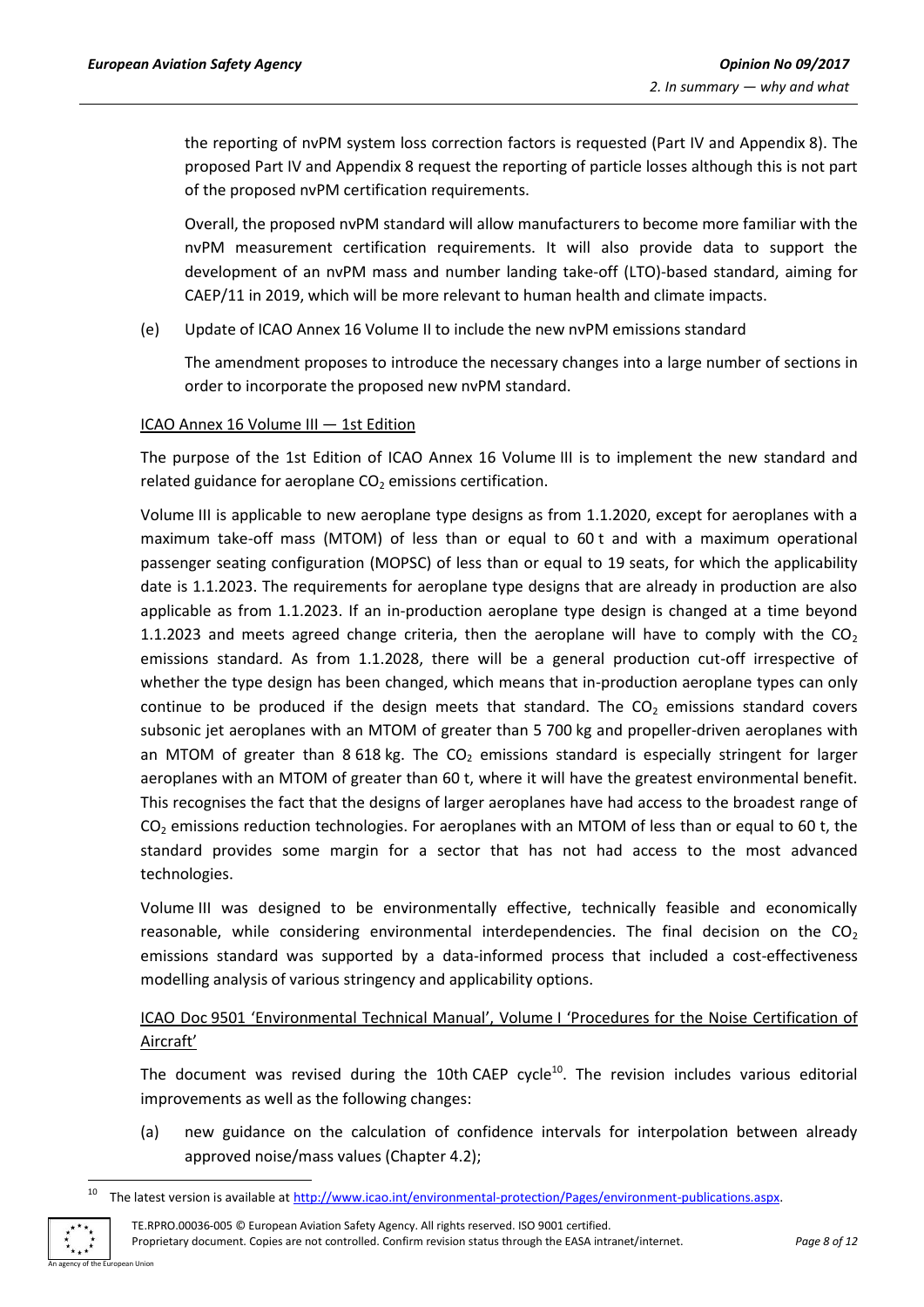- (b) improved guidance to reflect modern aircraft tracking methods using differential global positioning tracking systems (Chapter 3.2);
- (c) introduction of guidelines for recertification of aircraft to ICAO Annex 16, Volume I, Chapter 14 (Chapter 9); and
- (d) introduction of guidelines on the certification standards for tilt rotors into Annex 16, Volume I, Chapter 13 and Attachment F (Chapter 7).

## ICAO Doc 9501 'Environmental Technical Manual', Volume II 'Procedures for the Emissions Certification of Aircraft Engines'

This document was revised during the 10th CAEP cycle<sup>11</sup>. The revision includes new guidance text associated with:

- (a) clarification of the carbon balance check (Appendix 3, paragraph 6);
- (b) clarification of the engine type certification definition (Part I, Chapter 1);
- (c) clarification of the calibration gases for the NOx analyser (Appendix 3, Attachment D);
- (d) guidance text on the possibility to elect to comply with the latest standard (Part III, Chapter 2);
- (e) clarification of the probe temperature (Appendix 3, paragraph 5);
- (f) technical and equivalent procedures to meet the fuel venting requirements (Part II, Chapter 2);
- (g) guidance on the 'no emissions change' certification process (Part III, Chapter 2);
- (h) procedures for the nvPM emissions certification of aircraft engines (Part III, Chapter 4 and Appendix 7); and
- (i) miscellaneous editorial changes and corrections to enhance the documents.

# ICAO Doc 9501 'Environmental Technical Manual', Volume III 'Procedures for the CO<sub>2</sub> Emissions Certification of Aeroplanes'

The new Volume III of the ETM was created during the 10th CAEP cycle to complement the new ICAO Annex 16 Volume III.

## <span id="page-8-0"></span>**2.4. What are the stakeholders' views — outcome of the consultation**

The comments from state organisations (10) and from industry (33) on NPA 2017-01 were generally positive, with some suggestions for clarification of the text within the NPA. 4 comments were received from non-governmental organisations which questioned the methodology of the standard-setting process and the environmental effectiveness of the final decisions.

## <span id="page-8-1"></span>**2.5. What are the expected benefits and drawbacks of the proposals**

The impact assessment (IA) performed as part of NPA 2017-01 highlighted the expected benefits and drawbacks of the two policy options identified, namely: leave current rules unchanged (i.e. 'do nothing') or implement the CAEP/10 amendments. Out of these two options, only Option 1 (implementation of the CAEP/10 amendments) has positive impacts in various aspects (environment,

An agency of the European Union

 $11\,$ <sup>11</sup> The latest version is available a[t http://www.icao.int/environmental-protection/Pages/environment-publications.aspx.](http://www.icao.int/environmental-protection/Pages/environment-publications.aspx)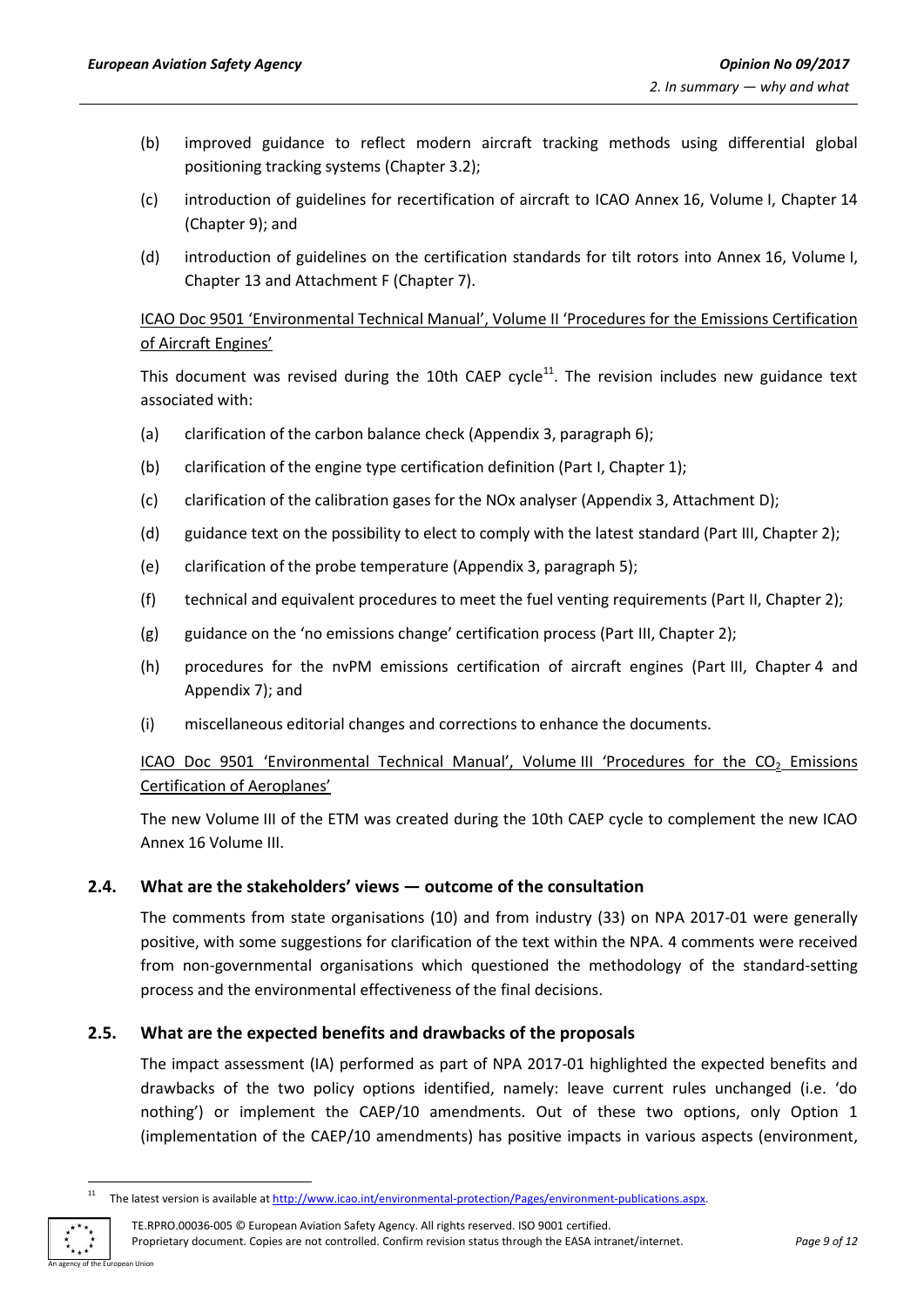economics and harmonisation), while Option 0 ('do nothing') has negative impacts in all these aspects. It is therefore proposed to select Option 1 and proceed with the implementation of the CAEP/10 amendments. It should be noted that CAEP/10 amendments result from the work of the CAEP working groups during the 2013–2016 period, in which European stakeholders were actively involved. In particular, the CAEP working groups have conducted a detailed cost-effectiveness analysis of the various stringency options envisaged for the proposed new aeroplane  $CO<sub>2</sub>$  standard.

#### <span id="page-9-0"></span>**2.6. How we monitor and evaluate the rules**

The ICAO Annex 16 Volume I 'Aircraft Noise', Volume II 'Aircraft Engine Emissions' and Volume III 'Aeroplane CO2 Emissions' requirements will be continuously reviewed within the ICAO CAEP work programme and monitored in the European Aviation Environmental Report (EAER)<sup>12</sup>. This will typically involve monitoring newly certified data points to inform discussions on when to review a regulatory limit. In addition, if there are issues identified in implementing the certification requirements during a type certification programme, then these lessons learnt shall be fed back into the CAEP process and the requirements shall be updated.

Done at Cologne, on 6 November 2017.

Patrick KY Executive Director

 $12$ <https://www.easa.europa.eu/eaer/>



TE.RPRO.00036-005 © European Aviation Safety Agency. All rights reserved. ISO 9001 certified. Proprietary document. Copies are not controlled. Confirm revision status through the EASA intranet/internet. *Page 10 of 12*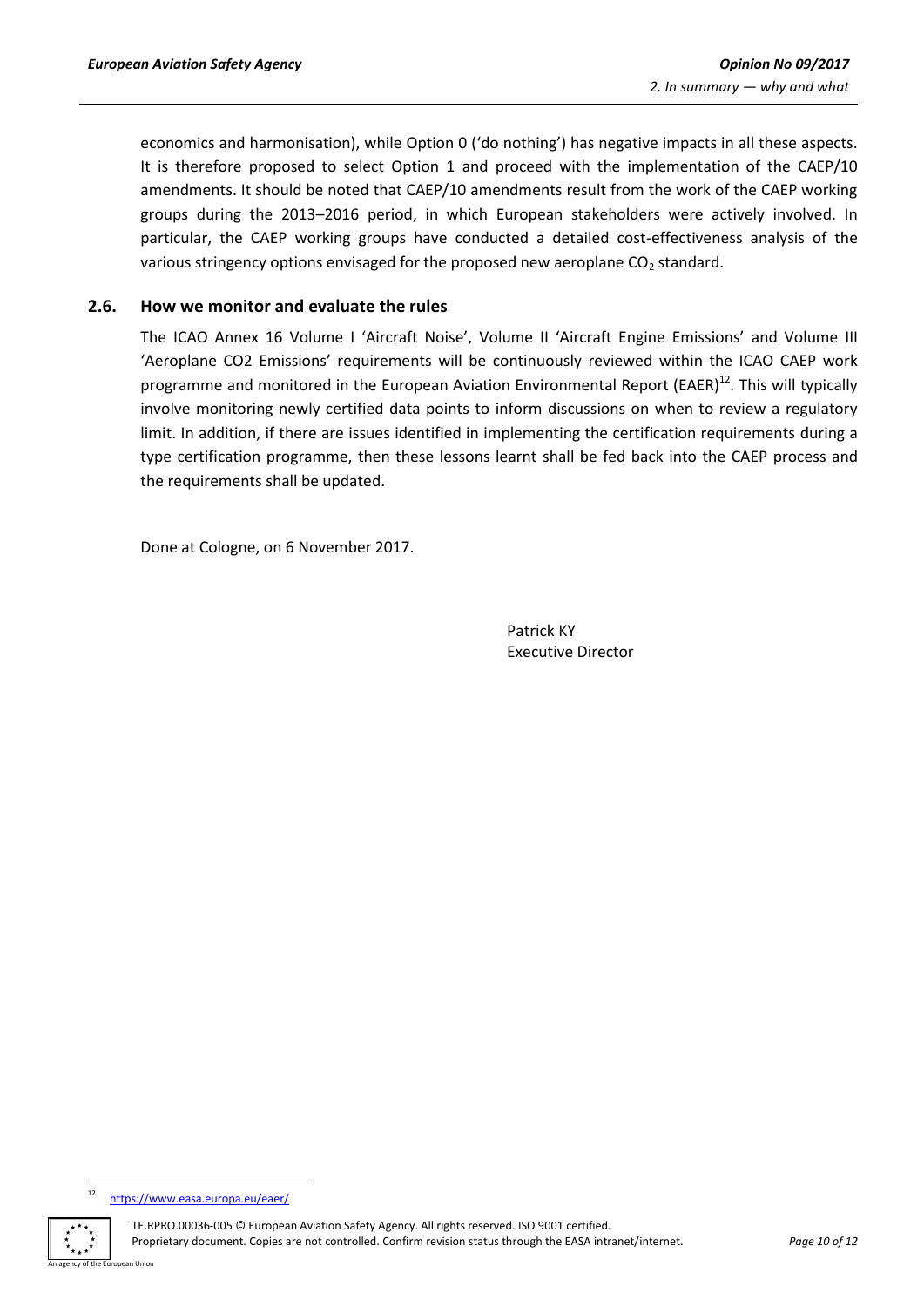## <span id="page-10-0"></span>**3. References**

#### <span id="page-10-1"></span>**3.1. Affected regulations**

- Regulation (EC) No 216/2008 of the European Parliament and of the Council of 20 February 2008 on common rules in the field of civil aviation and establishing a European Aviation Safety Agency, and repealing Council Directive 91/670/EEC, Regulation (EC) No 1592/2002 and Directive 2004/36/EC (OJ L 79, 19.3.2008, p. 1)
- Commission Regulation (EU) No 748/2012 of 3 August 2012 laying down implementing rules for the airworthiness and environmental certification of aircraft and related products, parts and appliances, as well as for the certification of design and production organisations (OJ L 224, 21.8.2012, p. 1)

#### <span id="page-10-2"></span>**3.2. Related decisions**

- Decision No. 2003/3/RM of the Executive Director of the Agency of 17 October 2003 on certification specifications providing for acceptable means of compliance for aircraft engine emissions and fuel venting ('CS-34')
- Decision No. 2003/4/RM of the Executive Director of the Agency of 17 October 2003 on certification specifications providing for acceptable means of compliance for aircraft noise ('CS-36')
- Decision N° 2012/020/R of the Executive Director of the Agency of 30th October 2012 on Acceptable Means of Compliance and Guidance Material for the airworthiness and environmental certification of aircraft and related products, parts and appliances, as well as for the certification of design and production organizations ('AMC and GM to Part-21')

#### <span id="page-10-3"></span>**3.3. Other reference documents**

- ICAO CAEP/10 Working Paper (WP)/92, Report of the 10th meeting of the Committee on Aviation Environmental Protection, February 2016
- ICAO State Letter AN 1/17.14-16/53, 'Proposals for the amendment of Annex 16, Volume I concerning Standards and Recommended Practices relating to environmental protection — Aircraft noise', 8 July 2016
- ICAO State Letter AN 1/17.14-16/55, 'Proposals for the amendment of Annex 16, Volume II concerning Standards and Recommended Practices relating to environmental protection — Aircraft engine emissions', 8 July 2016
- ICAO State Letter AN 1/17.14-16/56, 'Proposals for the First Edition of Annex 16, Volume III, concerning Standards and Recommended Practices relating to environmental protection — Aeroplane  $CO<sub>2</sub>$  emissions', 8 July 2016
- Annex 16 'Environmental Protection' to the Convention on International Civil Aviation
- ICAO Doc 9501 'Environmental Technical Manual', Volumes I, II and III